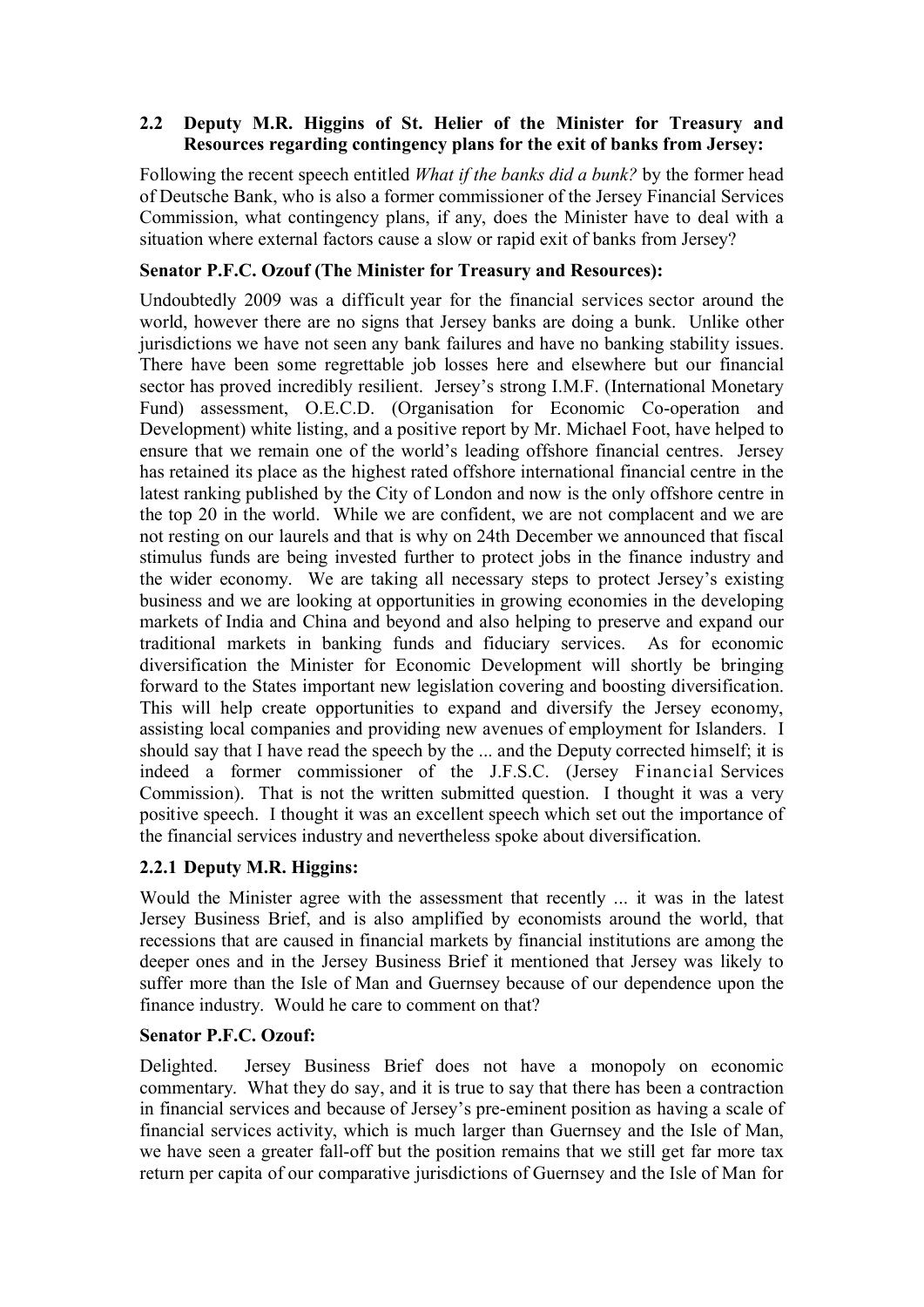financial services. So, yes, there has been a greater contraction but we start from a much, much higher base and the position that we end up with in starting the position of economic growth means that we are likely to grow much faster than some of these other places too.

# **2.2.2 Deputy D.J.A. Wimberley of St. Mary:**

Minister for Economic Development was bringing forward important new legislation. The Minister clearly accepts the need for diversification and he mentioned that the Would the Minister for Treasury and Resources care to comment on the fact that the tourism industry does not need new legislation, it needs more support and, for example, out of 10 or 11 marketing and P.R. (public relations) organisations across Europe there are now just 2 left?

### **Senator P.F.C. Ozouf:**

Diversification is important. It is important to diversify the financial services industry, both its geographic range and its product range. That is vital to ensure that it is not a one-trip pony in itself. In terms of tourism support, I agree I cannot comment for other governments and what they do but this Assembly votes more money for tourism than many other development agencies and we continue to do so, and I would remind the Deputy that last week I announced fiscal stimulus funding for Durrell - an important tourism attraction - a pound-for-pound funding to ensure a new visitor centre. The Minister does everything he can for tourism and where we see opportunities we will do more.

# **2.2.3 The Deputy of St. Mary:**

May I ask a supplementary on that? How does the Minister see the future of tourism in these straightened times when we are supposed to be cutting £50 million from the budget? I just cannot see a growing appetite in marketing spend.

### **Senator P.F.C. Ozouf:**

The difficulty that we have is that all of the services that are provided by the States of Jersey do need to be looked at in terms of delivering them more cheaply, but that should be compared with investment in terms of securing our economic future. Much of the economic fiscal stimulus money that has been put is designed to ensure that people are kept in work and we prepare and we position Jersey to take as much of the upside as possible, both in financial services, in intellectual property, in creating digital Jersey, in creating all sorts of opportunities.

### **2.2.4 Deputy G.P. Southern of St. Helier:**

Does the Minister agree that the reasons why the financial institutions remain in Jersey are the same as why they came here; namely stable government, good communications, close to London, good public service infrastructure and good legal expertise on the Island?

### **Senator P.F.C. Ozouf:**

Yes, and we all have that in abundance.

### **2.2.5 Deputy G.P. Southern:**

In that case, will the Minister agree that the reason the banks stay here and why they came here is not primarily about low tax rates and will he agree to tax business, the finance sector, at a rate appropriate for doing business in Jersey?